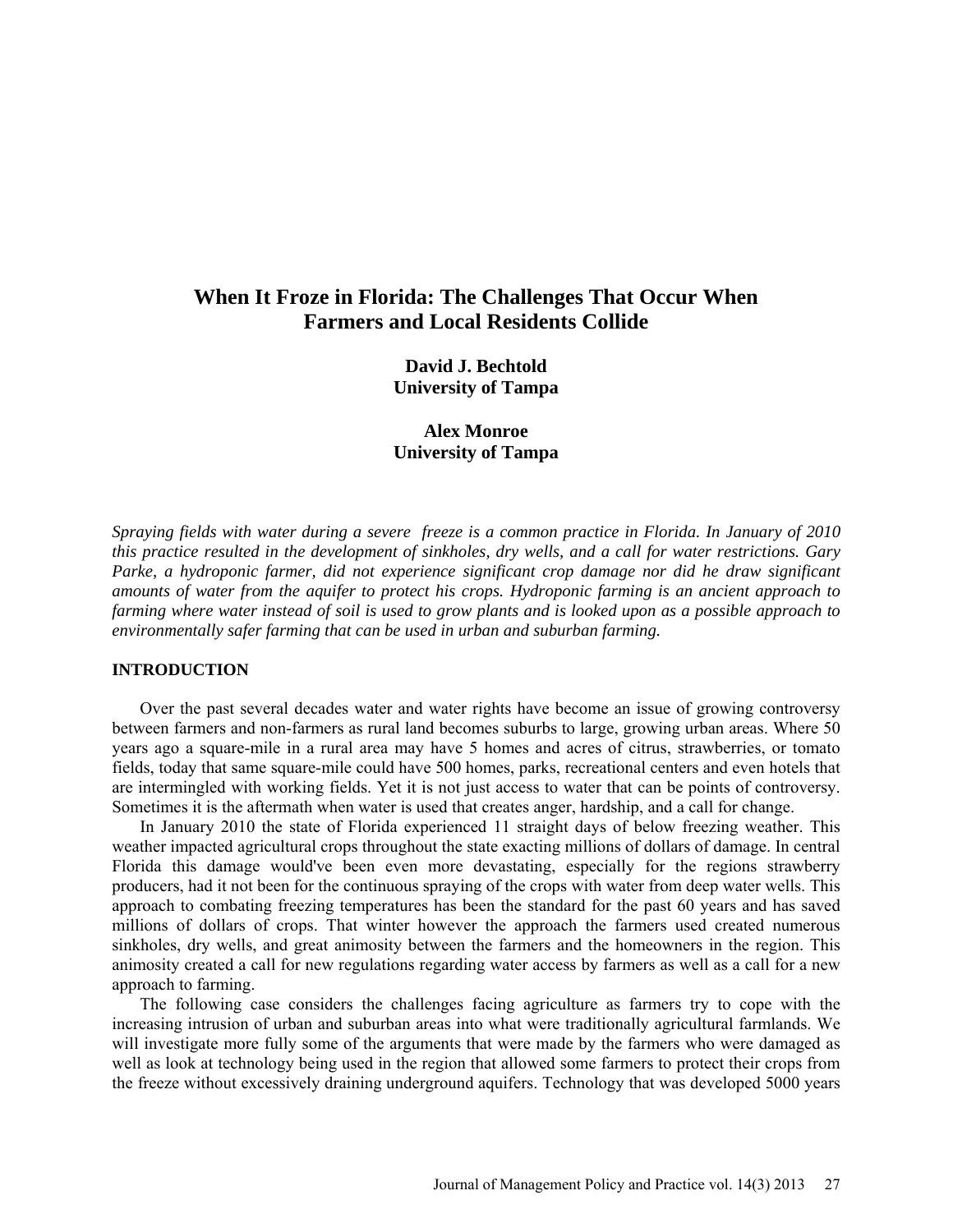ago that when used today can create new approaches to farming, new and profitable markets for produce and vegetables, and peaceful co-existence between farmers, homeowners, and businesses.

## **THE FLORIDA FREEZE OF 2010 AND ITS AFTERMATH**

On January 3 of 2010 a cold front settled into Plant City, Florida. Overnight lows were projected to be below freezing and in response to this projection strawberry farmers in the region began spraying their fields to protect their crops. This water was drawn from deep wells that were connected to the primary aquifer that provided water to farmers, homeowners and businesses in the Plant City area. This approach to freeze mitigation has been common practice in Plant City and throughout Florida for over 60 years so there was little concern when the sprayers came on. Over the course of the next 11 nights the temperature continued to drop below freezing and the farmers continued to spray their fields. In spite of the spraying most farmers experienced significant damage to their crops. Yet the biggest challenges that the farmers faced were in many instances not caused by the cold weather but rather by their continuous use of the underground water aquifer to spray their fields. As the cold spell continued sinkholes started to appear in fields, in county roads, and under homes in and around Plant City.

## **Sinkholes**

Sinkholes are ground-surface depressions that result when a subterranean void weakens support of the overlying earth (InterNACHI website). In Florida these depressions were caused due to a rapid depletion of aquifers that could not be replenished through groundwater seepage quickly enough to prevent the collapse of limestone underground structures. Over the course of the eleven-day freeze 140 sinkholes were reported in the region. In addition to the sinkholes there were also over 750 complaints regarding dried-up or damaged residential wells (Jackson, J., 2012). Even as the sinkholes appeared the farmers continued to spray their fields drawing down millions of gallons more of water from the aquifer each night and raising the frustration and anger of their neighbors.

"My home is being consumed by a sinkhole!" one resident in the region told a news reporter, "You can talk about the weather, the aquifer, the farmers, wells, and people's homes, but it all comes down to a need to restrict water usage" another said (Newman, G., 2010). The farmers were accused of being insensitive to the homeowners. They saw the damage caused by their pumping and still they continued pumping water night after night. Calls for water restriction and alternate water use permits on the farmers soon resounded throughout the region.

The farmers respond by saying that they were willing to repair any damage that they may have caused but it was their belief that the damage was not caused solely by their farming (A. Monroe, personal communication October, 2010). The farmers felt that the change in land use that had occurred over the past several decades was the cause. It was not that long ago when farmers and their farms coexisted with only a few homeowners. In those days they said when cold weather settled over the region spraying the fields rarely caused residential wells to go dry or sinkholes to appear.

The farmers also pointed out that even though it seemed to be excessive the water they used for those 11 nights was actually significantly less than the water they use in late summer when they start to plant their fields, an activity that normally causes little or no damage or sinkholes in the region. It was the farmer's belief that they were being held solely accountable for what they felt was a combination of their need to access water to protect their crops as well as the high-density housing developments in the area that became much more active in wintertime due to seasonal residents as well as the increased tourism in the area. Combined all of these factors contributed to excessive water use in the region that was then exacerbated during those 11 nights (A. Monroe, personal communication October, 2010).

The farmers noted that they were already responsible for repairing any dry or damaged residential wells that may have been impacted by their actions even though they had been working the land long before these new homes arrived. For some farmers these were significant costs above and beyond what was lost due to frozen crops and freeze damage on their own property. They also wanted people to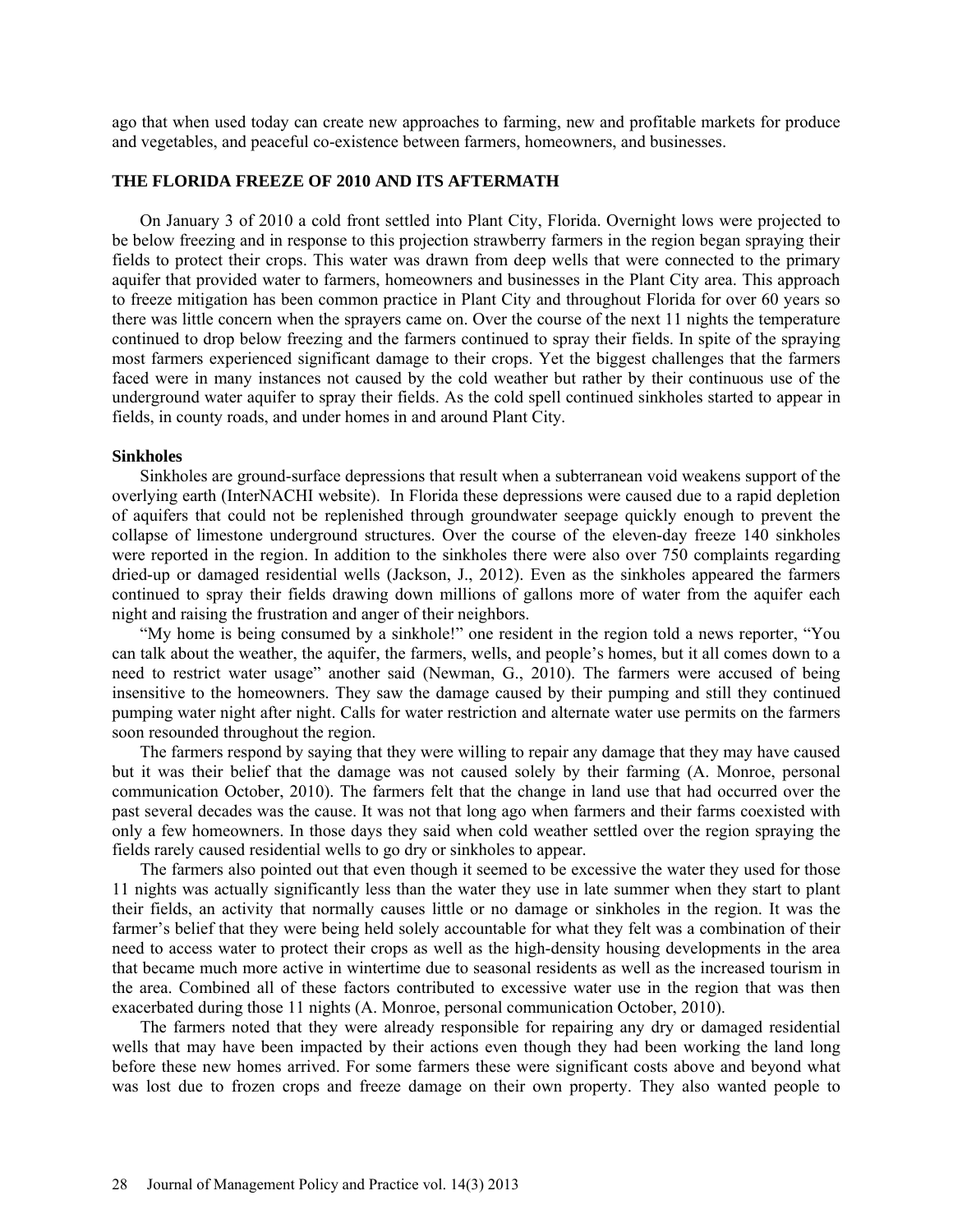remember that their farms provided an economic and a societal benefit to the region even as they are being vilified for trying to protect their livelihood.

## **After the Freeze**

However the repercussions of those 11 days continues to reverberate throughout the state. After that winter freeze the insurance industry asked the Florida Legislature to limit the liability on property damage claims related to sinkholes, while county environmental protection agencies continued to warn that current practices and the states doctrine of sovereign immunity were making sinkholes an even more frequent occurrence to the detriment of the state's economy as well as to public safety. In response to the issue of sinkholes that were occurring in 2012 in Alachua County Chris Bird, the counties EPA Director stated, "Even though it is related to the drought, it's really over-pumping of the aquifer that is making matters worse and making conditions such that we're more likely to have sinkholes" (Gainesville Sun, 2012). As Ted Campbell, executive director of the Florida Strawberry Growers Association said during the freeze, "we really don't want to shrink the industry, yet we want to protect any collateral damage that may occur. So the answer is (to) find alternative freeze mitigation, not to restrict annual use permits, and put farms out of business." (Newborn, S., 2010).

Even before the freeze one farmer in the region had begun to look at new technologies in order to produce a strawberry crop. He took as his inspiration how the ancient Babylonians created their "Hanging Gardens" and how the Aztec's fed their population in their capital city of Tenochtitlan, a city that at that time was twice the size of the largest cities in Europe. The Babylonians and the Aztecs did this by using hydroponic farming methods to grow their crops and this is what Gary Parke of Parke Family HydroFarms had been doing since January 2005.

### **Parke Family HydroFarms**

Strawberry farming in Plant City, Florida has been part of the Parke family heritage for well over 50 years. R. E. (Roy) Parke, the largest strawberry farmer in the state, was a farmer who immigrated to Pennsylvania from Northern Ireland in 1924. He and his family moved to Plant City, Florida in 1956 and started their first farm on 10 acres. Ironically it was Roy Parke that first used his sprinkler irrigation system during a freeze to protect the crops from damage and established the standard that is used for freeze mitigation throughout the state (The Grower, 2008).

The legacy of farming in the Parke family has been passed down from father to son and daughter. Today in the region several Parke family members own strawberry farms or are active members of the Strawberry Farmers Association. They look to promote farming and the value that farming has to the region whenever the opportunity presents itself. Most of their farms are traditional farming operations that require large plots of land. Gary Parke, however, decided to try something different in his approach and began a hydroponics farm.

## **HYDROPONIC FARMING**

While hydroponic farming is extremely old, the modern use of this technology is fairly recent. The central difference between hydroponic farming and traditional farming is that hydroponic farming suspends plants in a water-based solution rather than in soil. The solution allows for moisture and nutrients to be fed directly to root systems rather than having it seep through inches of soil. This approach is not only more efficient it is also more environmentally friendly as fertilizer and other chemicals are applied in appropriate quantities directly to root systems rather than spread on the topsoil and then filtered to the roots, and the environment, through the use of heavy irrigation.

The effects of hydroponic farming on water usage are significant. Parke says that each of his strawberry plants requires 4.8 ounces of water daily compared to 250 ounces of water daily that is required for his neighbor's field grown plants (Parsons, V., 2007). As Parke said, "traditional farms probably use more water in half an hour than I use in two weeks". Yields are also much higher according to Parke where an acre of strawberries planted in hydroponic towers is equivalent to 6 acres of field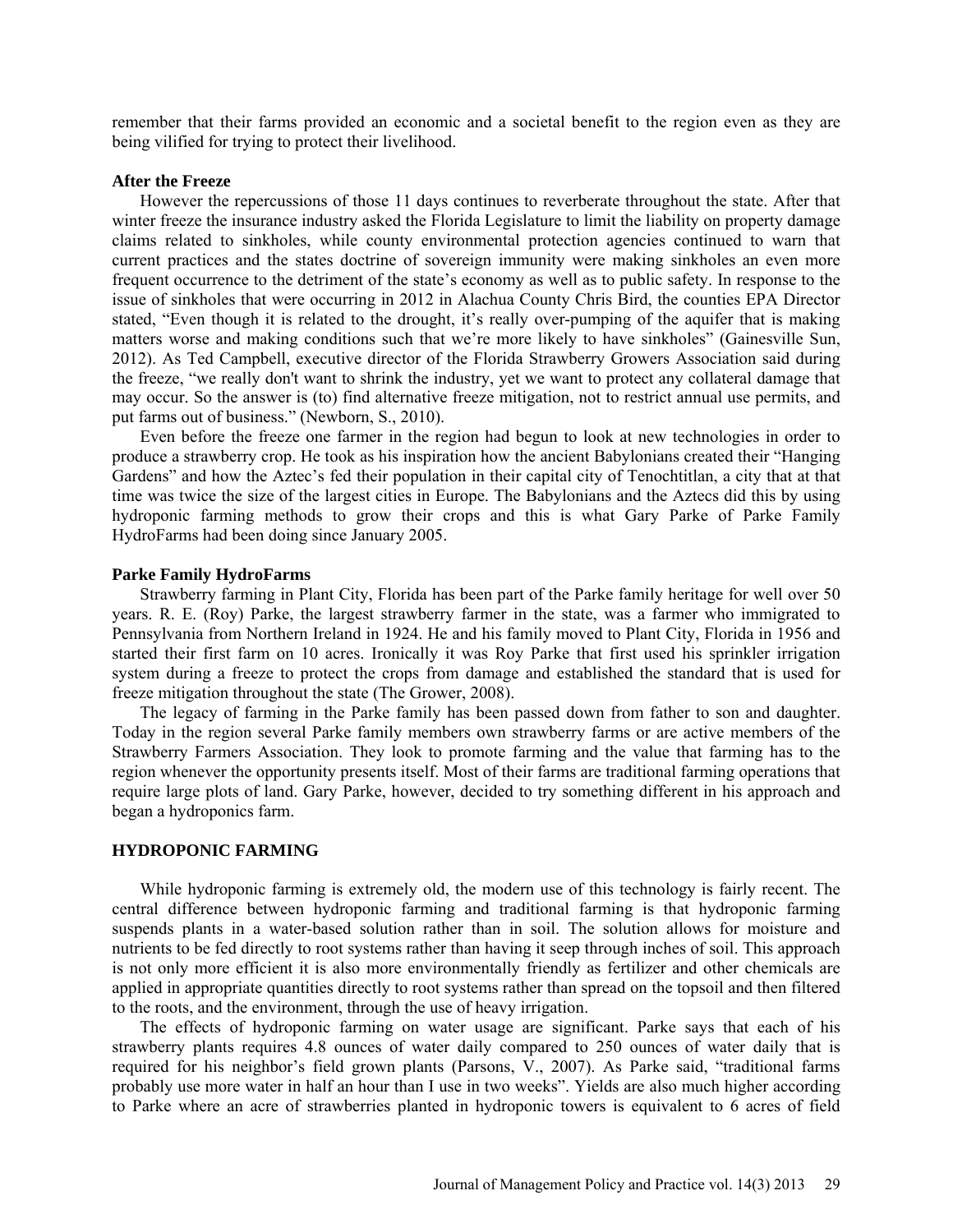grown plants (Behnken, S., 2010). Yet to acquire these advantages requires a significant upfront investment.

When Gary Parke established his hydroponic farm his family and neighbors questioned his decision to invest the amount of money that he invested to prepare such a small amount of acreage. According to Ted Campbell a hydroponic farm may cost as much as \$60,000 an acre to prepare (Behnken, S. 2010). A similar investment in a traditional farm would have prepared 5 to 10 times the acreage. Parke had to drill deeper wells, and he had to use a complex array of plastic, PVC piping, and plant towers in order to support his crop. In spite of the costs Parke believed that this approach to farming was superior to traditional farming methods. His reasoning was that this approach not only produced healthier crops, it was also a safer way to farm.

## **Hydroponic Farming – A Safer Food Source**

In all types of farming providing plants with water and nutrients represents the greatest, and most expensive, challenge. At Parke Hydrofarm Gary Parke provides nutrients directly to root systems, which unlike traditional and organic farmers, insures that leaves and produce are not contaminated with fertilizer being left on the plant. "Hydroponics is a safer food source; it's a more controlled food source. Do you remember salmonella? Unfortunately, it killed two folks – the spinach scare a few years ago? Well, what happened was that a farmer or farmers were broadcasting their fertilizer. They were fertilizing their fields like all farmers do. You spread out the manure and then you turn on the water. For example, if you were out in the middle of the field it would land on your chest and everywhere. You turn the water on to get it to go off your chest and go into the ground where you want it to go. For whatever reason, they *(the farmers of the contaminated spinach – authors)* didn't leave the water on long enough. Maybe the sprinkler in a section of the field wasn't turning properly or something and the salmonella dried, the manure dried, on the spinach leaf. And when it's dried we cannot see it, so it's harvested and sold and unfortunately people die. Hydroponically I feed everything to the root system. What happened to the spinach is called feeding foliarly (*applying an application to the leaf of the plant - authors*). You put it out everywhere and then you use your watering system to put it into the ground. I don't leave anything on the leaf so it's never a problem" (A. Monroe, personal communication October, 2010).

## **Hydroponic Farming – Public Health and Safety**

It was this concern for safety that was one of the main appeals for Parke when he started his hydroponic farm. Not just food source safety for the consumer but also work-place safety for himself. Parke decided to go into hydroponic farming because "I didn't want to use insecticides and pesticides because I will be exposed to it. The fringe benefit of my customers getting pesticide free produce is that I'm not getting exposure. I was a pallbearer in my 20s for a farmer who was 46. I am now 47. Guy never smoked or drank and I am burying him because he was exposed to the pesticides he was using every day" (A. Monroe, personal communication October, 2010).

Chronic exposure to pesticides and chemical fertilizers have come to be consider as a risk factor for certain neurodegenerative diseases and certain types of cancers for farmers and other members of the farming community. When the National Cancer Institute conducted its Agriculture Health Study they found that people in the farming community have lower death rates than the general population for chronic diseases such as coronary heart disease as well as for lung, esophagus, bladder and colon cancer. Researchers felt that this reduced risk was due to a general healthier life style that included lower smoking rates, a more physically active lifestyle, and dietary factors.

However, these same individuals were also found to have higher incidence rates for leukemia, non-Hodgkin's lymphoma, multiple myeloma and soft tissue sarcoma as well as for cancers of the skin, lip, stomach, brain, and prostate (National Cancer Institute, 2011). Other research conducted by the National Institute for Neurological Disorders and Stroke (NINDS) found that chronic exposure to pesticides appeared to also be a risk factor of certain neuro-degenerative diseases such as Parkinson's Disease (Petrovitch, H., Ross, G.W., Abbott, R., Sanderson, W.T., Sharp, D., Tanner, C.M., Masaki, K., Blanchette, P.L., Popper, J.S., Foley, D., Launer, L., White, L.R., 2002). The complex nature of these and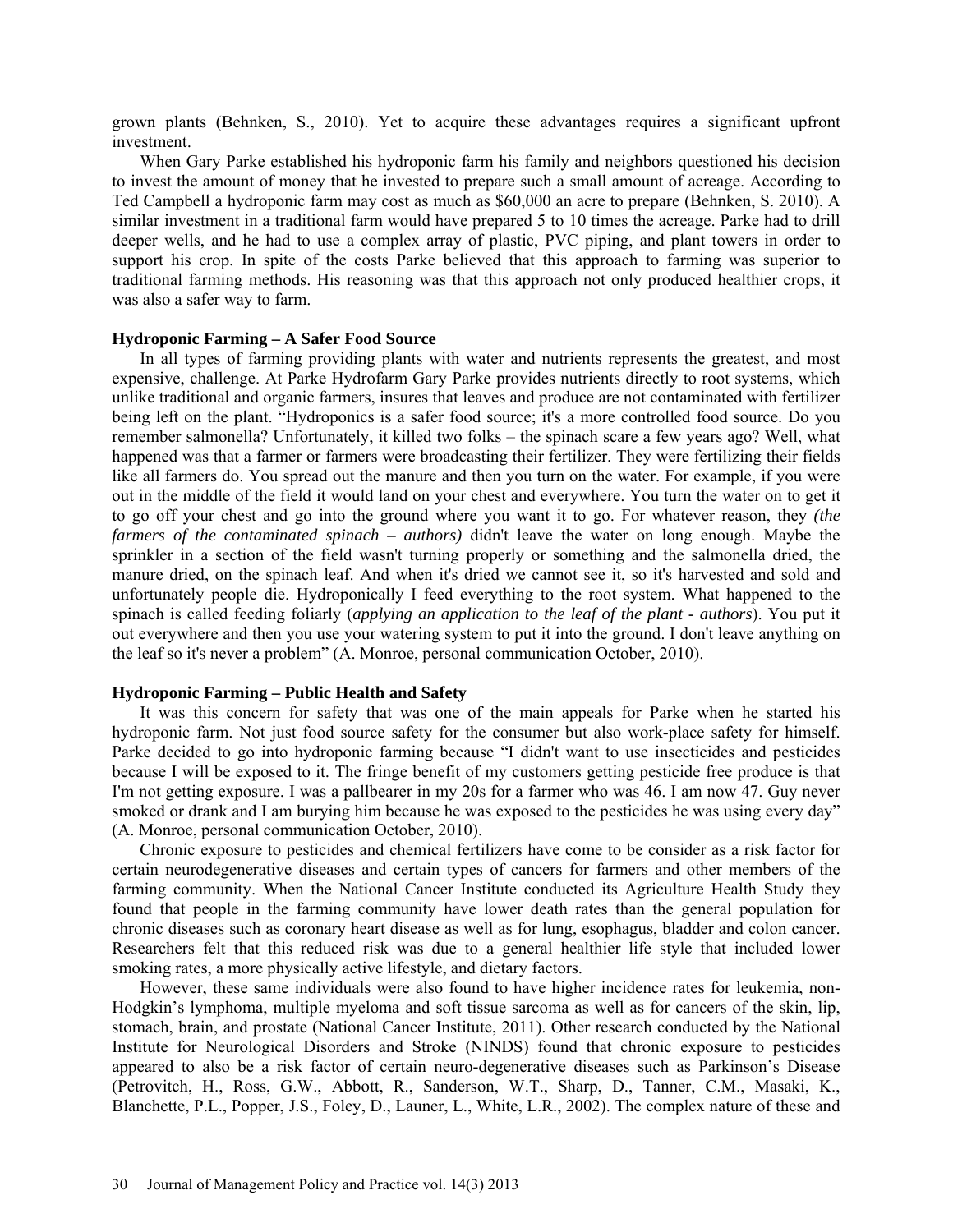other environmental exposures has made it hard as yet to determine the magnitude of the risk that chronic exposure of chemical fertilizers and pesticides poses to the farming community or the general public. One thing is clear however, these studies have shown that a health risk does exist that is related to these exposures and that the overall potential impact to the general public health will grow as farming and nonfarming populations continue to merge together.

## **Hydroponic Farming – Crop Yields and Obstacles**

In addition to providing crops that are pesticide and fertilizer free, as well as less water intensive, Parke has the additional advantage of getting greater crop yields on fewer acres of land. He grows 54,000 plants on a half-acre of land, a number of plants that would require 3 acres or more of traditional farming (Behnken, 2010). His yields are also increased per plant, "Instead of getting one pound per plant, you'll get between three and four pounds per plant," Parke said (Parsons, V., 2007). The lower supply requirements as well as increased yields drives the total costs for the life of the plant to about a tenth of the cost of a traditionally farmed plant. According to Parke to generate the same amount of income using traditional farming you would need several times the amount of acreage.

Yet Parke does face obstacles with his approach to farming. In addition to the large upfront costs his hydroponic system is not considered in Florida to be irrigation and for that reason his water use is taxed "I went ahead and spent a lot of money and jumped to the front of the pack. Everything that you and I walked through *(Parke's hydroponic fields – authosr)* to get over here by law, by definition is irrigation. No irrigation in the State of Florida is taxed except for mine. We are trying to get some laws – why do I have to fight or go to Tallahassee, go to my county to get some laws changed? Why do I have to change anything? (*Water use for hydroponic farming – authors*)… that's irrigation. We have a law. It's nontaxable. Why am I getting taxed?" Finally since Parke uses refined nutrients in feeding his plants instead of unrefined nutrients such as manure and since he does not plant in soil his produce cannot be called "organic" under Florida statute (A. Monroe, personal communication October, 2010).

## **Hydroponic Farming – The Advantages of Small Scale**

Even with these challenges Parke feels that his approach to farming is safer, more environmentally and community friendly and most importantly, can reduce the risk of farming. This was clearly demonstrated during the Florida freeze of 2010. While some farms lost up to 25% of their crops even with water spraying Parke lost less than 10%. This was due to the fact that, because of his smaller acreage and more compact planting he was able to use plant coverings instead of spraying. If his coverings were not sufficient he used misters instead of spray to provide added protection. His advantage is due to his scale. "All the alternatives – covers, foam, high tunnels, chemical applications – have all been tried." Ted Campbell says, "Some work fairly well on a small scale but are hard to manage on a large, commercial scale. The physical ability to cover 8,000 acres of strawberries on a regular basis is overwhelming" (Behnken, S., 2010). Parke himself says that if the 54,000 plants he has on his half acre were spread out over several acres then he would not be able to use coverings, "Where do you store 30 acres worth of covering". Yet what Parke has done describes a different approach to farming that, as we move into the 21<sup>st</sup> century needs to be carefully considered as an alternative to traditional ways to grow food.

# **FARMING IN THE 21ST CENTURY**

### **Farming in Urban/Suburban Areas**

Migration of populations into urban areas has been a consistent phenomenon for decades. A natural outcome of this migration has been the expansion of urban and suburban residential and business centers into traditionally agricultural areas. Over the past several years however a reverse trend of moving farming operations into urban areas have been in the making. Perhaps no plans are as ambitious as those of Hantz Farms in Detroit, Michigan.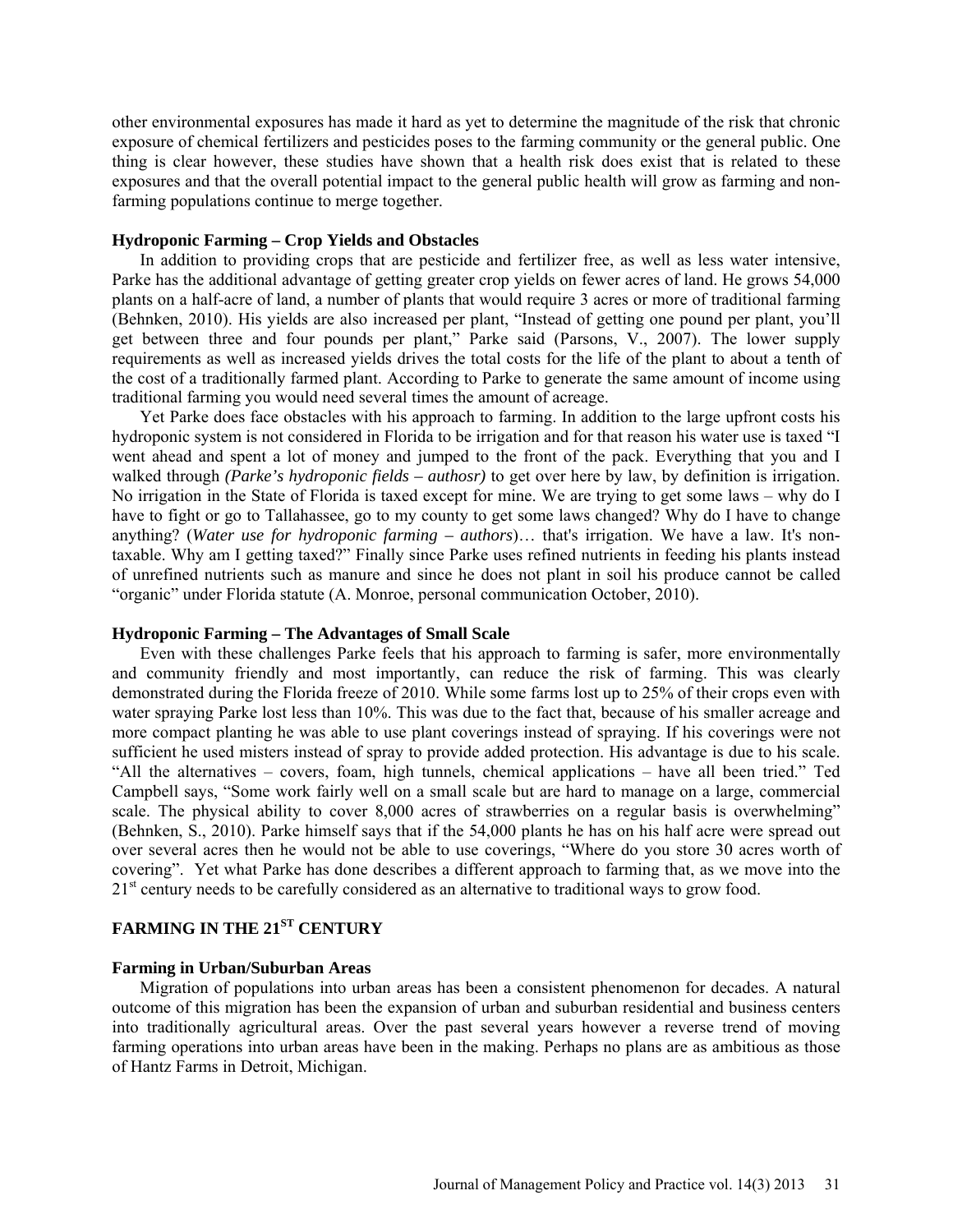## **Hantz Farms and Detroit, Michigan**

Hantz Farms has proposed to the city council of Detroit, Michigan that they be allowed to acquire inner city acreage for large scale farming operations. Hantz believes that the introduction of traditional farming into abandon land sites would not only provide the region with locally grown food but also generate jobs and tax revenue from previously under-utilized or abandoned property. Originally proposing traditional crops Hantz has worked with the city and over the past four years has revised their plans due to concerns regarding pests and pesticide exposure. Today Hantz Farms proposes that the innercity acreage would be better suited for tree farms that would become orchard's or timber though even these revised plans are being meet with resistance (Berman, L., 2012; Berggren, M., 2012).

The public concerns regarding food quality, environmental and public health damage due to excessive pesticide and fertilizer run-off, and access to water exacerbates how urban and suburban residents interact with farmers. Other concerns include turning over large tracts of land that could be dedicated to providing better housing for the poor. On the other hand, there also has been an increase in market opportunities as consumers have become more concerned with how, and where, their food is grown.

## **Public Support for Locally Grown Foods**

Other concerns notwithstanding, there is growing support of regional farming. Local residents and businesses view regional farming as a way to promote small sized farmers, their community, and as a way to acquire fresher vegetables and produce. The desire for organically grown food, or perhaps more appropriately pesticide free food, continues to be an increasing market opportunity for farmers and restaurants. Finally direct to consumer marketing either through the use of "farmer's markets" or "u-pick" harvesting continues to gain in popularity as consumers continue to move closer to producers or viceversa. The challenge remains on how can you economically meet these changing market desires and still achieve efficient scale with a smaller environmental and land use footprint.

#### **The Hydroponic Solution**

Hydroponic farming offers many opportunities to serve smaller communities with locally owned farms that require smaller acreage, smaller water requirements, and minimal or no potential for run-off contamination. These farms can be as small as a half acre and, because of high production capacity, can be financially viable in an inner-city setting. Unlike Hantz Farm, which is considering the acquisition of up to 10,000 acres in urban Detroit for the world's largest farming operation, hydroponic farming can provide many of the same advantages to the local community while using significantly less land and water resources. They can be designed as micro-farms, providing fresh produce and vegetables to consumers that do not have access to reliable transportation and therefore need to be have food providers within walking distance, as well as entrepreneurial opportunities for the small farmer. In addition to smaller physical size, yields can be such that urban farming using hydroponic technology could generate sustainable revenues and not be at risk of being displaced when economic growth places a higher premium on inner city land.

There are challenges of course to this approach to farming. Initial investment is substantial, though less when one considers the additional necessary infrastructure (i.e. tractors, irrigation, storage, labor) that is need for large scale farming operations. There are also government grants and support to help establish the infrastructure to begin hydroponic farming operations. Tax policy, especially at the state level, must be reviewed and, if necessary, reconsidered to provide hydroponic farming with the same water use benefits that are currently provided to traditional farmers. Given the potential environmental, social, and economic benefits that these farms can provide tax policy may even need to be modified to support the creation of larger numbers of small-scale hydroponic farms, especially in urban and sub-urban areas. Finally the general public must come to accept the delivery of refined nutrients to the plant as clean, safe, and equivalent to organic farming and therefore warranting an "organic" or equivalent certification. This will allow hydroponically grown fruits and vegetables to have the same value added and price benefits as organically grown food.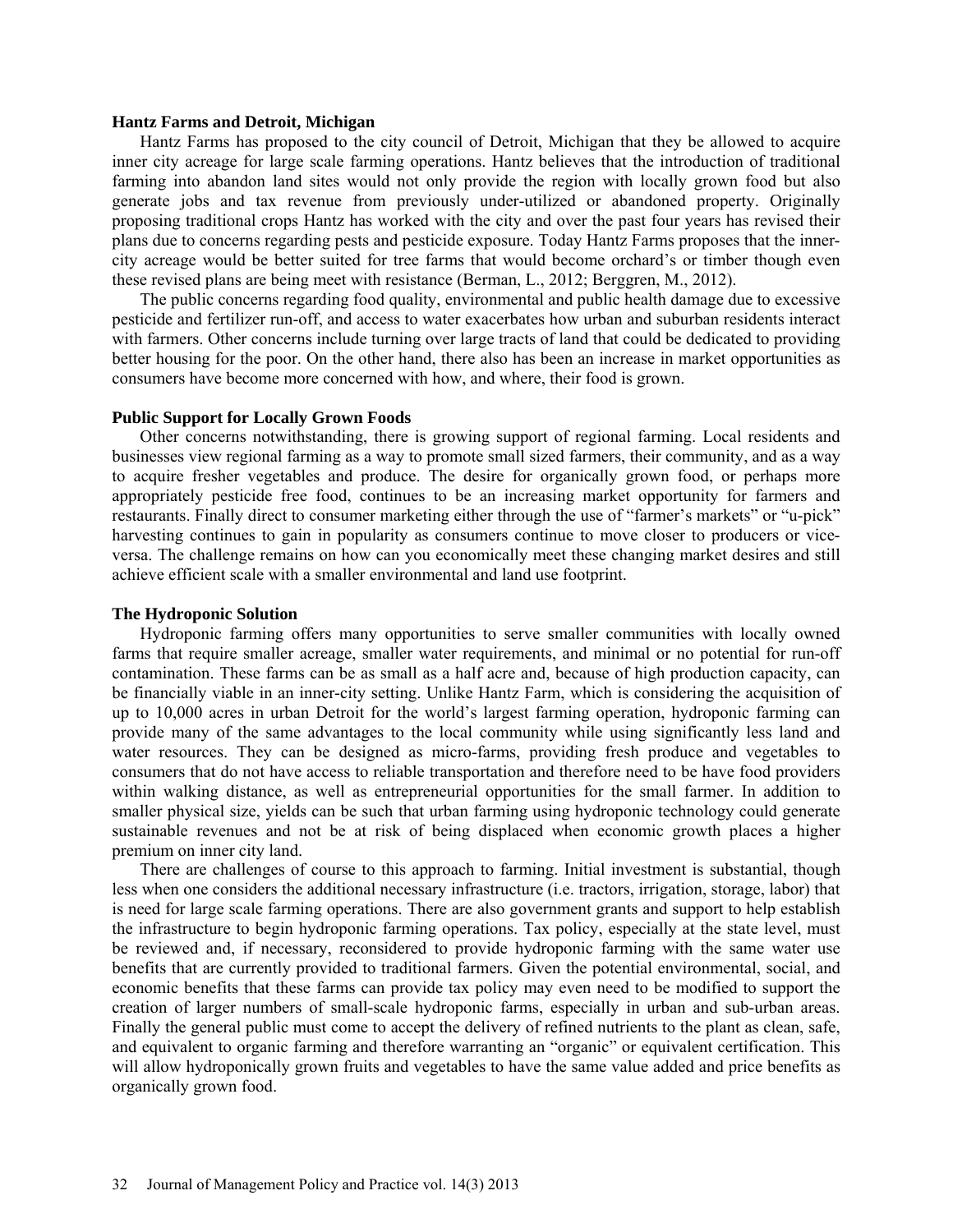"It's kind of cheating, but it works." Parke says, "People talk about what hard work farming is, or how back-breaking it is to pick berries, and I just smile" (Parsons, V. 2007). Gary Parke's approach to farming addresses a number of the growing concerns that the general public has regarding how we can grow safe food in an environmentally friendly manner. It addresses how farmers and non-farmers can live next door to each other and not feel that they must compete for the most basic of resources such as water, or worry that their homes will sink into a hole in the ground, or that their children will be chronically exposed to pesticides or fertilizers. It addresses how the small farmer can survive and how the local community can access the freshest fruits and vegetables for their restaurants and their homes. Most importantly it addresses how farming can again become part of a local community and appreciated as a good neighbor. As Parke says, "The more you look at it, it's a safer, more nutritional way, and the ground gets some rest" (Gulfport Patch, 2011).

## **REFERENCES**

Behnken, Shannon. (2010). *To protect berries there are few options, many drawbacks*. Retrieved from http://www2.tbo.com/news/plant-city/2010/jan/17/na-to-protect-berries-there-are-few-options-many-d-ar-54759/.

Berggren, M. (7/6/2012). *Hantz Farms, proposed \$3 million commercial urban agriculture venture moves closer to land deal with city of Detroit*. Retrieved from [http://www.huffingtonpost.com/2012/07/06/hantz](http://www.huffingtonpost.com/2012/07/06/hantz-farm-detroit-land-deal_n_1652537.html)[farm-detroit-land-deal\\_n\\_1652537.html.](http://www.huffingtonpost.com/2012/07/06/hantz-farm-detroit-land-deal_n_1652537.html)

Berman, L. (3/20/2012). *Urban farming idea slowly sprouts in Detroit.* Retrieved from http://www.detroitnews.com/article/20120320/OPINION3/203200352.

The Gainesville Sun. (May 16, 2012). *Editorial: Florida crumbling*. Retrieved from [http://www.gainesville.com/article/20120516/OPINION01/120519742.html.](http://www.gainesville.com/article/20120516/OPINION01/120519742.html)

The Grower. (June 11, 2008). *Florida strawberry leader Roy Parke dies.* Retrieved from http://www.thegrower.com/news/regions/florida/florida\_strawberry\_leader\_roy\_parke\_dies \_117888519.html.

Gulfport Patch. (January 18, 2011). *Hydroponic Growing Bears Fruit.* Retrieved from [http://gulfport.patch.com/articles/hydroponic-growing-bears-fruit.](http://gulfport.patch.com/articles/hydroponic-growing-bears-fruit)

InterNACHI (International Association of Certified Home Inspectors). *Sinkholes.* Retrieved from http://www.nachi.org/sinkholes.htm.

Jackson, J. (1/1/2012). *Strawberry growers adopt water savings to avert sinkholes.* Retrieved from http://www.thegrower.com/issues/citrus-vegetable/Strawberry-growers-adopt-water-savings-to-avertsinkholes-136084263.html?view=all

National Cancer Institute. (June, 2011). *Agriculture Health Study fact sheet*. Retrieved from http://National Cancer Institute http://www.cancer.gov/cancertopics/factsheet/Risk/ahs.

Newborn, S. (11/17/2010) *Freeze restriction on farmers on hold*. Retrieved from http://www.wusf.usf.edu/news/2010/11/17/freeze\_restrictions\_on\_farmers\_on\_hold.

Newman, G. (2/24/2010). *Residents criticize groundwater pumping*. Retrieved from http://www2.tbo.com/news/plant-city/2010/feb/24/pc-residents-criticize-groundwater-pumping-ar-229694/.